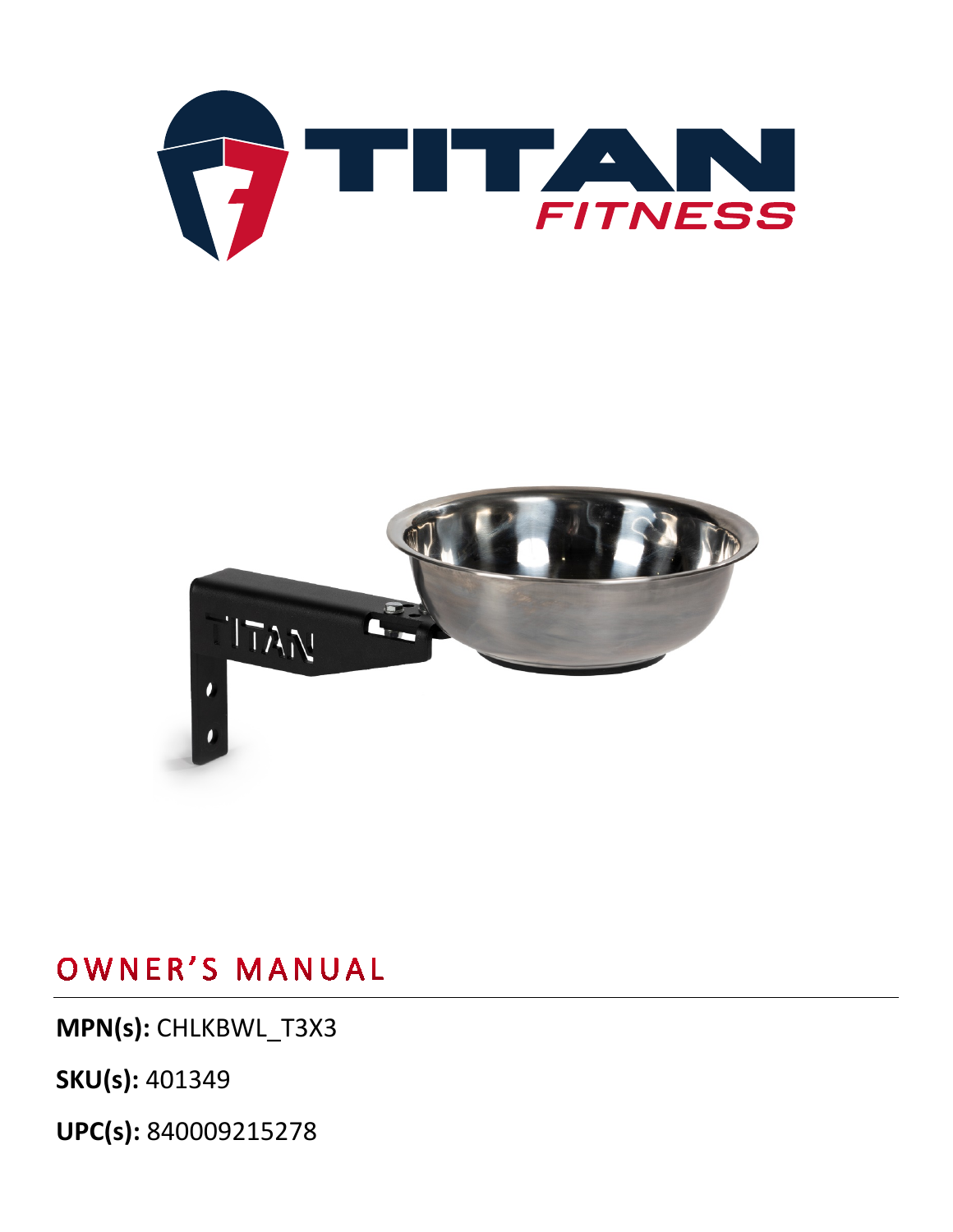

| <b>KEY</b> | <b>BOX</b>   | <b>DESCRIPTION</b>                   | <b>QTY</b> | <b>KEY</b> | <b>BOX</b>   | <b>DESCRIPTION</b>  | QT             |
|------------|--------------|--------------------------------------|------------|------------|--------------|---------------------|----------------|
| (1)        | 1            | <b>Main Frame</b>                    | 1          | (9)        | 1            | <b>Nut M8</b>       | 4              |
| (2)        | 1            | <b>Support Plate</b>                 | 1          | (10)       | $\mathbf{1}$ | Nut M10             | 2              |
| (3)        | $\mathbf{1}$ | <b>Stainless steel Basin</b>         | 1          | (11)       | $\mathbf{1}$ | <b>Flat Nut M16</b> | 2              |
| (4)        | 1            | Flat Washer Ф9*Ф24*2                 | 4          | (12)       | $\mathbf{1}$ | Hex Bolt M10*30     | $\overline{2}$ |
| (5)        | $\mathbf{1}$ | Flat Washer $\Phi$ 9* $\Phi$ 16*.1.6 | 4          | (13)       | $\mathbf{1}$ | Hex Bolt M16*85     | 2              |
| (6)        | 1            | Flat Washer $\Phi$ 11* $\Phi$ 20*2   | 4          | (14)       | $\mathbf{1}$ | Hex Bolt M16*110    | 2              |
| (7)        | $\mathbf{1}$ | Flat Washer $\Phi$ 17* $\Phi$ 30*3   | 4          | (15)       | $\mathbf{1}$ | Hex Bolt M8*20      |                |
| (8)        | 1            | Spring Washer $\Phi$ 16              | 2          |            |              |                     |                |

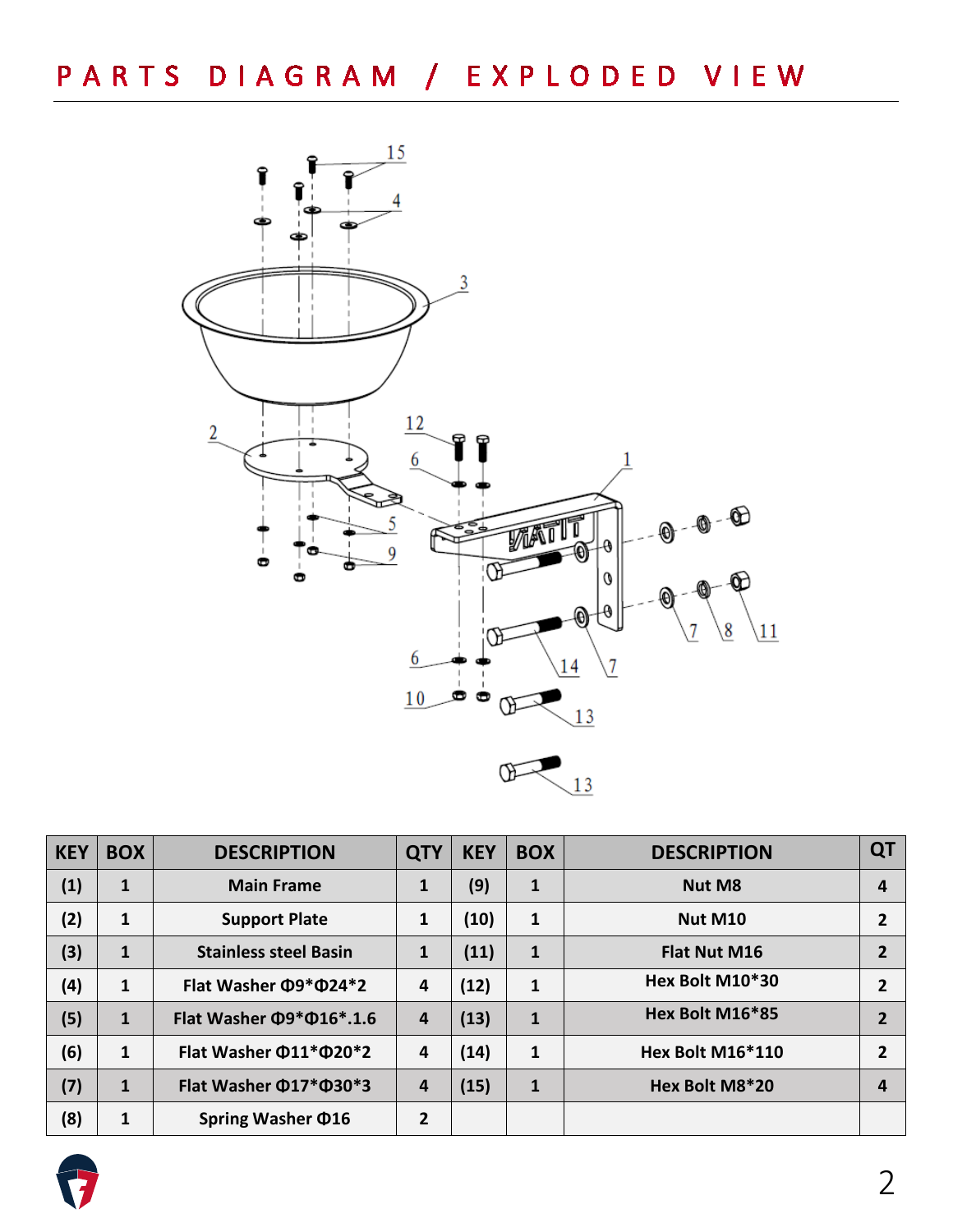### **STEP 1**

Connect the Support Plate (2) and Main Frame (1), using Hex Bolt M10\*30 (12), Flat Washer Φ11\*Φ20\*2 (6) and Nut M10 (10).



#### **STEP 2**

Install the Mounted Chalk Bowl on Power Rack properly, using Flat Washer Φ17\*Φ30\*3 (7), Φ16 Spring Washer (8), Flat Nut M16 (11), Hex Bolt M16\*85(14), and Hex Bolt M16\*110 (14).